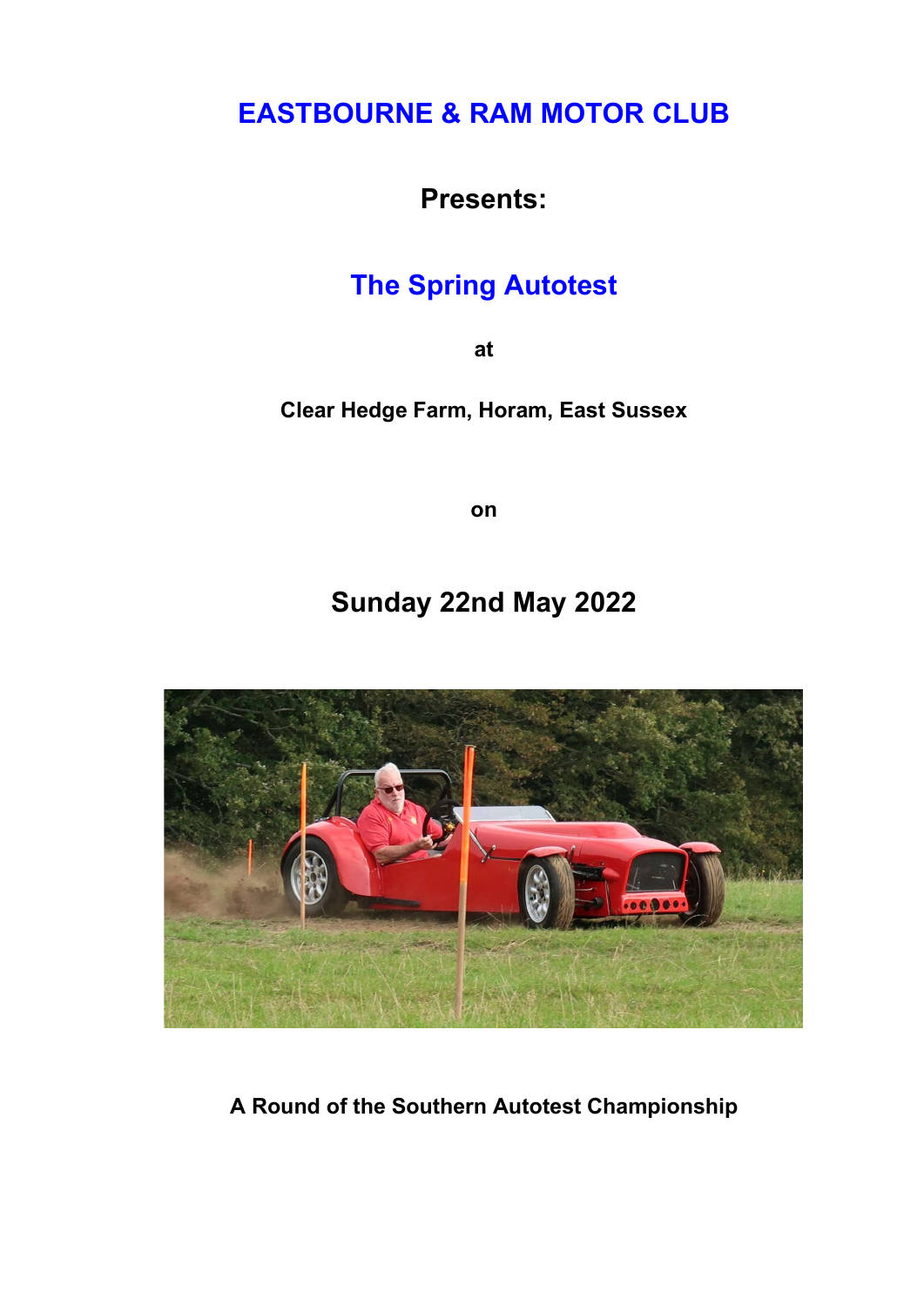### Important Information

#### You must agree to the following declaration as part of your entry:

I am not currently experiencing any symptoms of COVID-19 and have not been in contact with anyone showing symptoms within the last 10 days, except as a healthcare professional. If after submitting my entry form, I do come into contact (except as a healthcare professional) with someone with COVID-19 or if I start to exhibit any of the signs indicating that I may be infected I will immediately withdraw from the event and ensure that my close contacts also do not attend. Should I become ill at or start to exhibit COVID-19 symptoms at the event I shall withdraw safely and notify the Secretary of the Meeting by telephone or SMS accordingly including identification of those others who I have come into contact with at the event.

- 1 Eastbourne and Ram Motor Club will organise a grass autotest on Sunday 22nd May 2022 at Clear Hedge Farm, Chiddingly Road, Horam East Sussex. (Map ref 199/572164)
- 2 The meeting will be held under the General Regulations of Motorsport UK (incorporating the provisions of the International Sporting Code of the FIA), these Supplementary Regulations and any written instructions that the organising club may issue for this event.
- 3 The event will be run under dual permits issued by Motorsport UK, as follows: -

| <b>Classes A to F</b><br><b>Class J</b> | Clubman Autotest Permit<br><b>Clubmans, Production Car Autotest Permit</b> | 126570<br>126571 |
|-----------------------------------------|----------------------------------------------------------------------------|------------------|
|                                         | These will be on display at the event.                                     |                  |
|                                         | A second of the October Autobest Observationalism. Desmait Me              | 0.5000           |

- 4 A round of the Southern Autotest Championship. Permit No. 85/2022
- 5 The event is open to members of the organising club and the following invited clubs: Weald MC, Tunbridge Wells MC, Farnborough and District MC, Bognor Regis MC and all registered contenders of the 2021 Southern Autotest Championship.

All competitors must produce a valid club membership card and RS Clubman Competition licence (as minimum). This licence is free of charge and can be obtained from Motorsport UK. Championship contenders must produce their championship registration card. No, applications for membership or Competition Licences cannot be made on the day.

Entries can be accepted for drivers who hold a full RTA Licence and from drivers who are 16 or over who do not hold a full RTA Licence, subject to the vehicle meeting the definition of a 'touring car', have an engine capacity not exceeding 1400cc and not have forced induction.

 The Production Car Autotest is open to all drivers who are 14 and over. However, for drivers not holding a full RTA Licence, the passenger must hold a full RTA Licence, be from the same household, be signed on and be experienced in autotesting. The vehicle must be by definition a 'touring car' have an engine capacity not exceeding 2000cc forced induction.

- 6 Signing on will take place on the day. All competitors must be signed on by 9.30am on Sunday 22nd May 2022. The tests will open at 10am.
- 7 The event will consist of at least twelve tests with two runs at each test. The best time from each test will count towards the results. Order of attempting tests will be optional.
- 8 Timing will be by hand held stop watches. All tests will be timed to 1/10th of a second. The starting signal will be oral. Timing will start when the leading wheel of the front axle crosses the start line and finish when the leading wheel on the front axle crosses the finish line. All marshals are judges of fact.
- 9 The tests will be marked using cones for start and finish boxes and markers, which may not be 1m in height but will be clearly visible.
- 10 Passengers are not permitted to be carried other than for competitors in Class J.
- 11 All competing cars must comply with Section M, Regulation 4 of the Motorsport UK Yearbook and be fitted with road pattern tyres only. Any vehicle fitted with tyres which the organisers deem unsuitable will not be allowed to compete. THIS MEANS NO KNOBBLIES !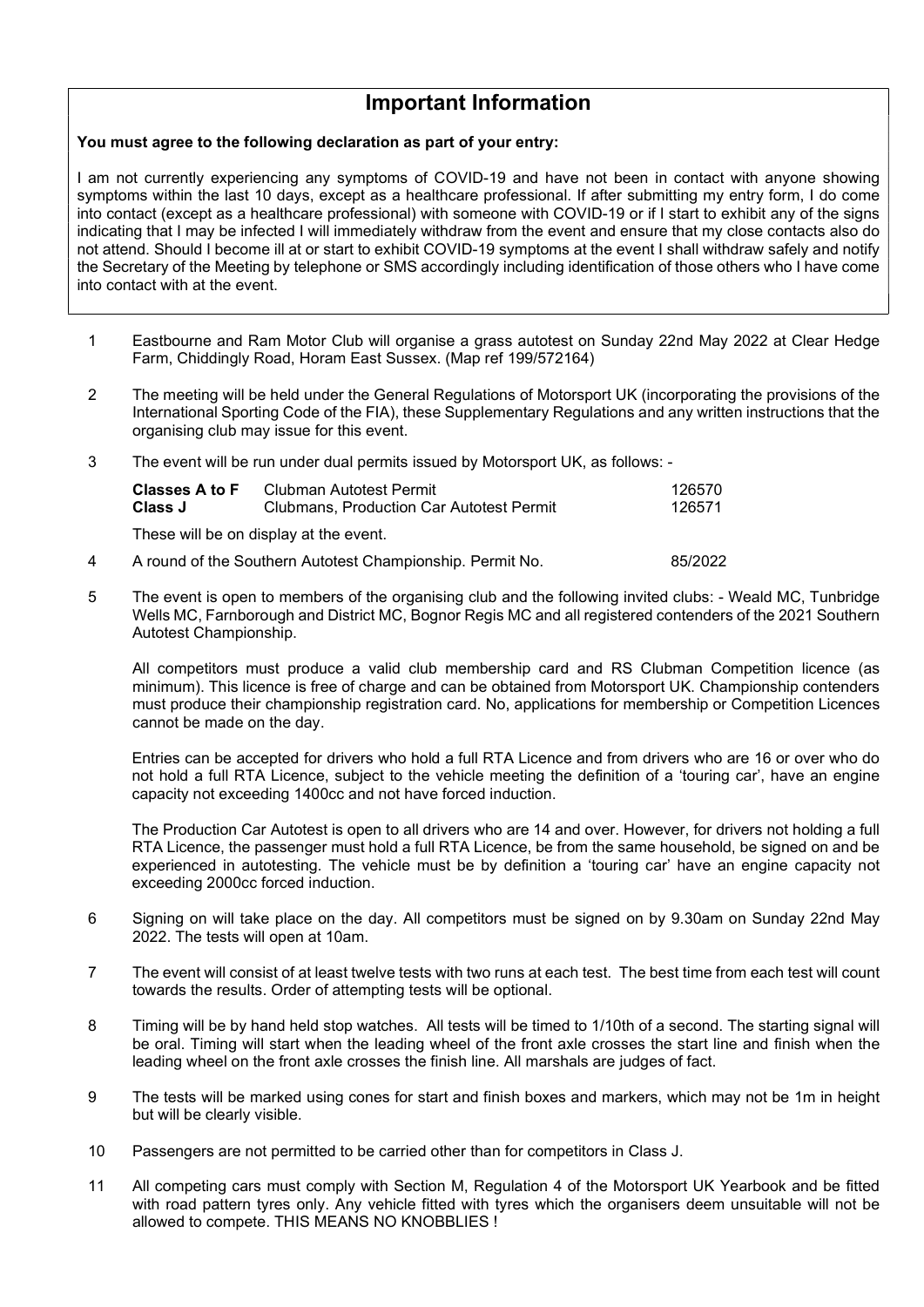- 12 The event will consist of 6 classes:
	- A Front wheel drive Touring Cars upto and including 3.66m (12ft) overall length
	- B Front wheel drive Touring Cars over 3.66m (12ft) overall length and under 4.1m (13ft 5.75 in)
	- C Front wheel drive Touring Cars over 4.1m (13ft 5.75 in) overall length
	- D: Rear wheel drive Touring Cars
	- E: Sports and Sports Kit Cars (including cabriolets with hood down)
	- F: Specials (Two-wheel drive only)
	- J: Production Car Autotest. For junior drivers aged 14 to 17 who do not hold a full RTA Licence.

Road going cars in Classes A - E must be taxed and have a valid MOT, if required. Full interior trim must be retained but it is permitted to remove the rear parcel shelf, rubber mats, boot carpet and spare wheel. The organisers retain the right not to accept vehicles in these classes.

- 13 Practicing anywhere on site will not be allowed and anybody driving at excessive speed (other than on the tests) may be excluded.
- 14 Awards will be presented as soon as the results are declared final:

| Fastest time off the day |                                               | an award |
|--------------------------|-----------------------------------------------|----------|
| 1st in class             |                                               | an award |
|                          | 2nd in class (subject to 4 starters in class) | an award |
| 3rd in class             | (subject to 6 starters in class)              | an award |
| Best novice              | (subject to 3 such starters)                  | an award |

Novice is any competitor who has not won a class award at an autotest.

- 15 Any protest must be made in accordance with the Motorsport UK Yearbook Judicial C.
- 16 Officials are:

| Clerk of the Course      | Tim Smith        |
|--------------------------|------------------|
| Secretary of the Meeting | lan Pinder       |
| Scrutineer               | Doug Foreman     |
| Club Steward             | <b>Ray Miles</b> |

17 Penalties will be as follows: -

| Not attempting a test                              | +20 seconds **          |
|----------------------------------------------------|-------------------------|
| Not performing a test correctly+                   | +20 seconds**           |
| Striking any marker per mistake                    | +5 seconds              |
| Failing to cross or stop at any line               | +5 seconds              |
| Every second (and fraction) taken to complete test | + 1 and fraction second |

\*\* Plus, the slowest by any competitor in the class making an attempt correctly on that run.

+ if a driver returns to their point of their mistake and then completes the test correctly, a wrong test does not apply.

18 The entry list opens on publication of these SRs and closes on Wednesday 18th May 2022. All entries must be made on the official entry form. Cheques should be made payable to Eastbourne and Ram Motor Club. Online payments can be made to the bank account stated on the entry form.

The entry fee is as follows: -

Classes A to  $F - £25.00$  Class J  $- £10.00$